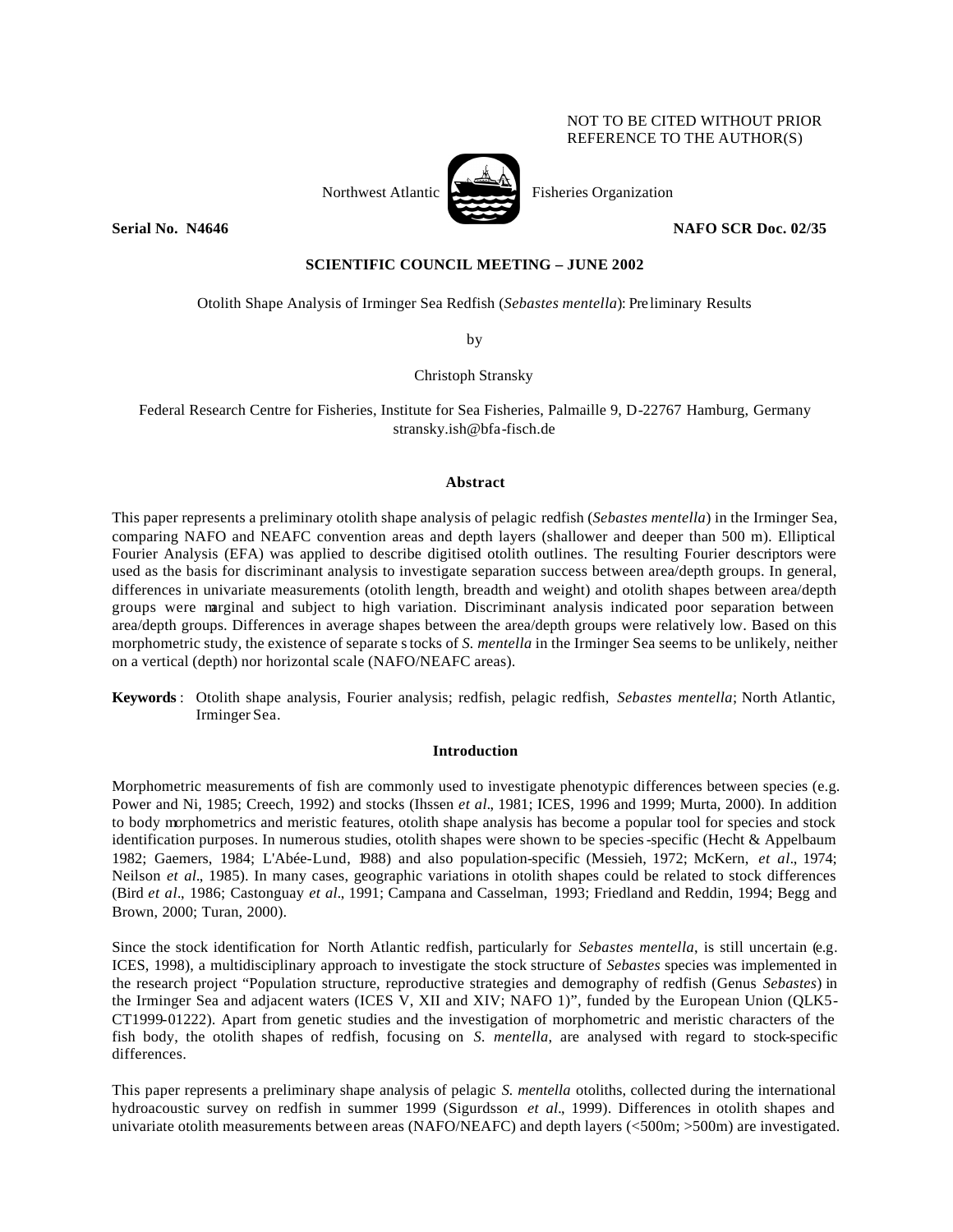## **Materials and Methods**

### *Data sets*

*S. mentella* otoliths, sampled during the international hydroacoustic survey on redfish in the Irminger Sea in June/July 1999, were chosen for a comparison of redfish otolith shapes between areas and depth layers (Table 1, Fig. 1). These samples were divided by (total fish) length groups of 26.5-31.5 cm, 32.5-37.5 cm and 38.5-43.5 cm to minimise (allometric) size effects in the shape analysis.

### *Image and shape analysis*

The otolith outlines were digitised using an image analysis system consisting of a high resolution monochrome CCD video camera, mounted on a microscope and connected to a PC framegrabber card via BNC video cable. The microscope magnification was adjusted to the size of the otoliths to ensure as high resolution as possible, varying between 20x and 40x. The image analysis system was calibrated in horizontal and vertical direction separately to avoid possible distortion effects of the lens system. The otoliths were positioned onto a microscope slide with the sulcus down and the rostrum to the left in horizontal line to minimise distortion errors within the normalisation process. High-contrast video images were produced using transmitted light, delivering dark two-dimensional objects with bright background.

The video signal was analysed using Optimas 6.51 (Media Cybernetics, 1999) image analysis software. Images of right otoliths were mirrored vertically to allow pooling of right and left otoliths in the shape analysis. Shape digitalisation was performed by sampling 1000 equidistant points on each outline, representing the resolution of the video camera.

For the export of outline coordinates and univariate shape descriptors (otolith length, breadth, etc.), Optimas macros were applied. Elliptical Fourier Analysis (EFA) (Kuhl and Giardina, 1982; Rohlf and Archie, 1984) was performed using C++ modules based on algorithms proposed by Ferson *et al.*, 1985. The EFA represents a fitting of harmonic functions to the original otolith outlines with an ellipse as the first approximation step. The algorithm for normalising the rotation and starting angle of the outline was modified to account for deviations from the horizontal axis resulting from the positioning of the otolith on the microscope slide. During the EFA, the size, location and starting point of the object outlines within the two-dimensional space were normalised. The first 10 harmonics were used for multivariate analysis since these were responsible for 95-99% of the shape variation.

The graphical representation of average otolith shapes, characterising groups of samples (areas, species), was based on the reproduced outlines for the mean Fourier descriptors of each group.

### *Multivariate analysis of Fourier descriptors*

Discriminant analysis, based on the Fourier descriptor matrix, was used to quantify separation success between area/depth groups.

### *Otolith weights*

After removal of adhering tissue and blood remains from the otolith surface and a minimum of one-day air drying at room temperature, otolith weights were recorded with a precision of 0.1 mg.

### **Results**

### *Univariate measurements*

For each fish length interval, the mean otolith length, width and weight were compared between area/depth groups (Table 2). Significant differences between groups were only detected for the "medium" length interval 32.5-37.5 cm.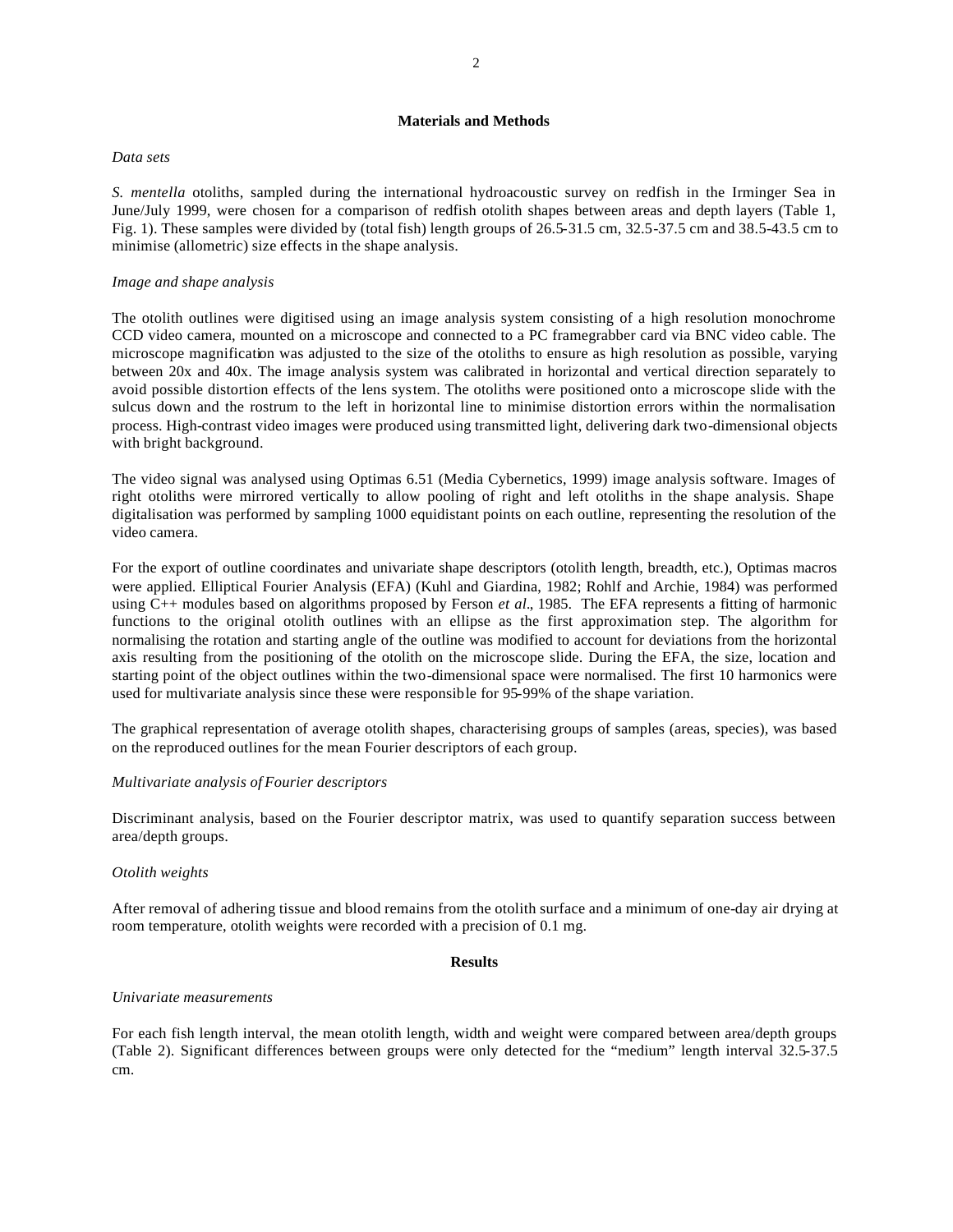### *Shape analysis*

The classification success of the discriminant analysis (Table 3) indicates poor separation between area/depth groups. In the "small" (26.5-31.5 cm) and "medium" (32.5-37.5 cm) length groups, less than one third of the samples are allocated correctly, and 55% of the samples within the "large" (38.5-43.5 cm) length group are classified into the correct category.

This result is in general supported by the comparison of the mean shapes of otoliths from the area/depth groups within length intervals (Fig. 2). Shape differences between the area/depth groups are relatively low, being slightly higher in the "large" length group than in the "small" and "medium" length groups.

#### **Discussion**

In general, differences in univariate measurements and otolith shapes between area/depth groups were marginal and subject to high variation. *S. mentella* of the "medium" length range (32.5-37.5 cm) from shallower depths in NAFO Div. 1F appeared to be relatively fast-growing, expressed in significantly higher mean otolith length, width and weight. Discriminant analysis and the comparison of the mean shapes within this length range, however, did not show any clear differences between area/depth groups.

The existence of separate stocks of *S. mentella* in the Irminger Sea has been raised several times over the past (*e.g.* ICES 1998). Based on this morphometric study, the existence of more than one stock of *S. mentella* in the Irminger Sea seems to be unlikely, neither on a vertical (depth) nor horizontal scale (NAFO/NEAFC areas).

Although redfish otolith shapes were found to differentiate between species with some overlap (Stransky, 2001), the use of otolith shape analysis for stock discrimination of *S. mentella* has not fully been evaluated yet. A comprehensive study in this respect is currently carried out, encompassing samples from the entire distribution area of this species, from the Baffin Bay to the Barents Sea (Stransky, unpublished data). This investigation will be of particular interest, since recently published work by Roques *et al.* (2002) showed low genetic differences within a large "Pan-oceanic" cluster of *S. mentella*, stretching from the Grand Banks to the Faroe Islands.

### **Acknowledgements**

I would like to thank Jürgen Schlickeisen for assisting in the digital image processing and (re)programming of the EFA and data export modules.

#### **References**

- BEGG, G.A. and R. W. BROWN. 2000. Stock identification of haddock *Melanogrammus aeglefinus* on Georges Bank based on otolith shape analysis. *Trans. Am. Fish. Soc.*, **129**: 935-945.
- BIRD, J. L., D. T. EPPLER, D. T. and D. M. CHECKLEY. 1986. Comparisons of herring otoliths using Fourierseries shape-analysis. *Can. J. Fish. Aquat. Sci.*, **43**: 1228-1234.
- CAMPANA, S. E. and J. M. CASSELMAN. 1993. Stock discrimination using otolith shape-analysis. *Can. J. Fish. Aquat. Sci.*, **50**: 1062-1083.
- CASTONGUAY, M., P. SIMARD, P. and P. GAGNON. 1991. Usefulness of Fourier analysis of otolith shape for Atlantic mackerel (*Scomber scombrus*) stock discrimination. *Can. J. Fish. Aquat. Sci.*, **48**:296-302.
- CREECH, S. 1992. A multivariate morphometric investigation of *Atherina boyeri* Risso, 1810 and *A. presbyter* Cuvier, 1829 (Teleostei, Atherinidae): Morphometric evidence in support of the two species. *J. Fish Biol.,* **41**: 341-353.
- FERSON, S., F. J. ROHLF and R. K. KOEHN. 1985. Measuring shape variation of two-dimensional outlines. *Syst. Zool.*, **34**: 59-68.
- FRIEDLAND, K. D. and D. G. REDDIN. 1994. Use of otolith morphology in stock discriminations of Atlantic salmon *(Salmo salar)*. *Can. J. Fish. Aquat. Sci.*, **51**: 91-98.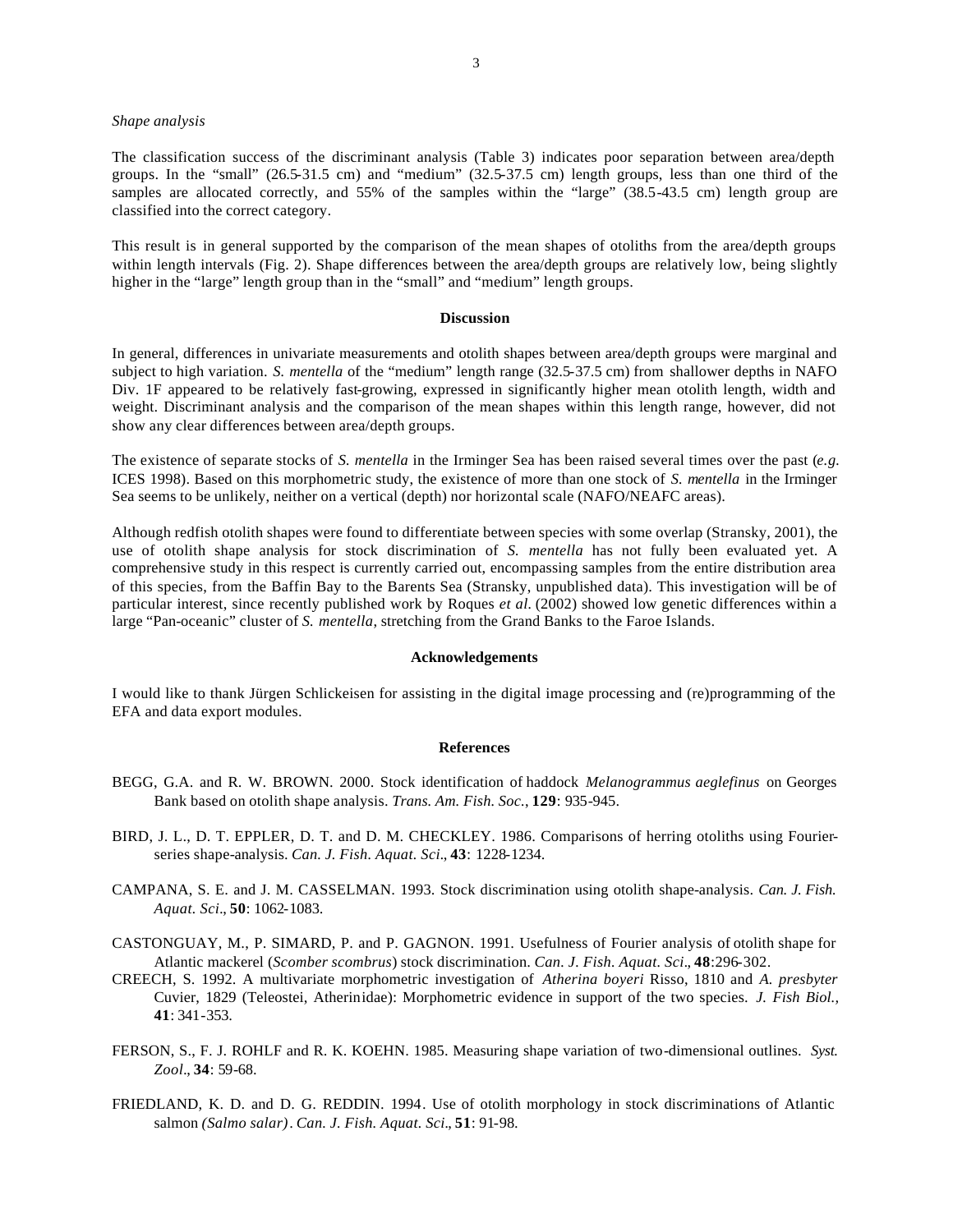- GAEMERS, P.A.M. 1984. Taxonomic position of the Cichlidae (Pisces, Perciformes) as demonstrated by the morphology of their otoliths. *Neth. J. Zool.*, **34**: 566-595.
- HECHT, T. and S. APPELBAUM. 1982. Morphology and taxonomic significance of the otoliths of some bathypelagic Anguilloidei and Saccopharyngoidei from the Sargasso Sea. *Helgoländer Meeresunters.*, **35**: 301-308.
- ICES 1996. Report of the Study Group on Stock Identification Protocols for Finfish and Shellfish Stocks. *ICES C.M.* 1996/M:1, 140 pp.
- ICES 1998. Report of the Study Group on Redfish Stocks. *ICES C.M.* 1998/G:3, 30 pp.
- ICES 1999. Report of the Stock Identification Methods Working Group. *ICES C.M.* 1999/G:1, 14 pp.
- IHSSEN, P.E., H. E. BOOKE, J. M. CASSELMAN, J. M. McGLADE, N. R. PAYNE, and F. M. UTTER. 1981. Stock identification: materials and methods. *Can. J. Fish. Aquat. Sci.*, **38**: 1838-1855.
- KUHL, F. P. and C. R. GIARDINA. 1983. Elliptic Fourier features of a closed contour. *Comp. Graph. Image Process.*, **18**: 236-258.
- L'ABÈE-LUND, J. H. L. 1988. Otolith shape discriminates between juvenile Atlantic salmon, *Salmo salar* L., and brown trout, *Salmo trutta* L. *J. Fish Biol.*, **33**: 899-903.
- McKERN, J. L., H. F. HORTON, and K. V. KOSKI. 1974. Development of steelhead trout *(Salmo gairdneri)* otoliths and their use for age analysis and for separating summer from winter races and wild from hatchery stocks. *J. Fish. Res. Board Can.*, **31**: 1420-1426.
- MEDIA CYBERNETICS. 1999. *Optimas 6.5 User guide and technical reference*. 9th ed., Media Cybernetics, Silver Spring, MD, USA, 548 pp. + 717 pp.
- MESSIEH, S. N. 1972. Use of otoliths in identifying herring stocks in the Southern Gulf of St. Lawrence and adjacent waters. *J. Fish. Res. Board Can.*, **29**: 1113-1118.
- MURTA, A. G. 2000. Morphological variation of horse mackerel (*Trachurus trachurus*) in the Iberian and North African Atlantic: implications for stock identification. *ICES J. Mar. Sci.*, **57**: 1240-1248.
- NEILSON, J. D., G. H. GEEN, and B. CHAN. 1985. Variability in dimensions of salmonid otolith nuclei: implications for stock identification and microstructure interpretation. *Fish. Bull.*, **83**: 81-89.
- POWER, D. J. and I.-H. NI. 1985. Morphometric differences between golden redfish *(Sebastes marinus)* and beaked redfishes *(S. mentella* and *S. fasciatus)*. *J. Northw. Atl. Fish. Sci.*, **6**: 1-7.
- ROHLF, F. J. and J. W. ARCHIE. 1984. A comparison of Fourier methods for the description of wing shape in mosquitoes (Diptera: Culicidae). *Syst. Zool.*, **33**: 302-317.
- ROQUES, S., J.-M. SÉVIGNY, and L. BERNATCHEZ. 2002. Genetic structure of deep-water redfish, *Sebastes mentella*, populations across the North Atlantic. *Mar. Biol.*, **140**: 297-307.
- SIGURDSSON, T., H.-J. RÄTZ, A. PEDCHENKO, V. MAMYLOV, J. MORTENSEN, E. BETHKE, C. STRANSKY, H. BJÖRNSSON, S. MELNIKOV, Y. BAKAY, and K. DREVETNYAK. 1999. Report on the Joint Icelandic / German / Russian Trawl-Acoustic Survey on Pelagic Redfish in the Irminger Sea and Adjacent Waters in June / July 1999. Annex to the North-Western Working Group Report 1999, ICES C.M.1999/ACFM:17, 36 pp.
- STRANSKY, C. 2001. Preliminary results of a shape analysis of redfish otoliths: comparison of areas and species. NAFO SCR Doc. 01/14, Ser.No. N4382: 9 pp.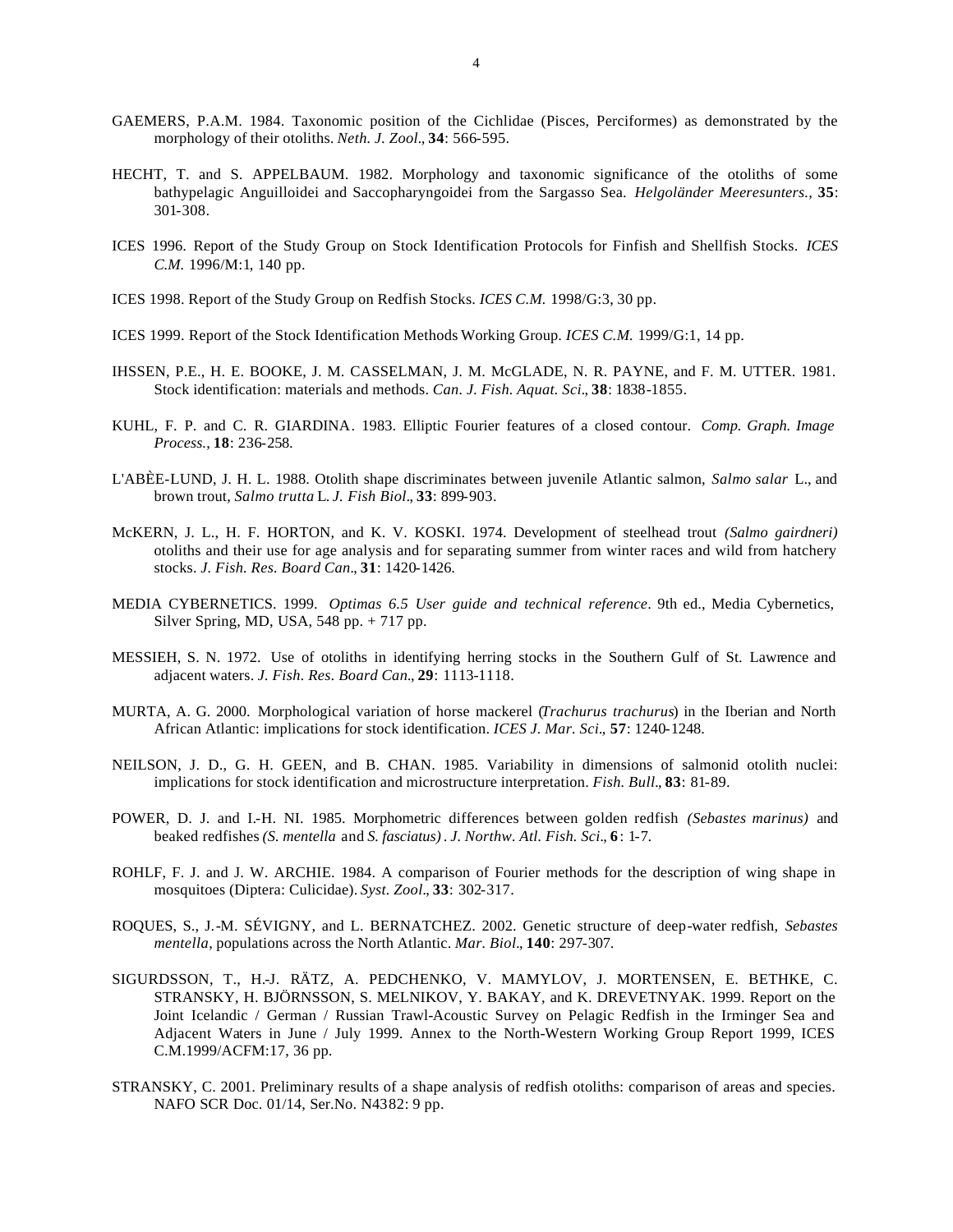TURAN, C. 2000. Otolith shape and meristic analysis of herring *(Clupea harengus)* in the North-East Atlantic. *Arch. Fish. Mar. Res.*, **48**: 213-225.

Table 1: Otolith samples of pelagic *S. mentella* used for shape analysis.

| Area<br>(ICES Sub-area;<br><b>NAFO Div.)</b> | Vessel<br>(Nation)          | Gear<br>(Type)   | Mean fishing<br>depth | Date           | No. of<br>samples |
|----------------------------------------------|-----------------------------|------------------|-----------------------|----------------|-------------------|
| Irminger Sea<br>(XII; 1F)                    | Walther Herwig III<br>(GER) | pelagic (Gloria) | $200 - 650$ m         | June/July 1999 | 421               |
| Irminger Sea<br>(Va, XII, XIV)               | Bjarni Sæmundsson<br>(ISL)  | pelagic (Gloria) | $270 - 720$ m         | June/July 1999 | 158               |

Table 2: Comparison of univariate measurements between area/depth groups by (fish total) length intervals. \*\* indicates significance on the level  $p<0.01$  (Kruskal-Wallis test).

| 26.5-31.5 cm:                          | NAFO < 500m | NAFO > 500m |       | $NEAFC \leq 500m$ NEAFC $>500m$ Total |       |
|----------------------------------------|-------------|-------------|-------|---------------------------------------|-------|
| Number of samples                      | 34          | 30          | 17    | 16                                    | 97    |
| Mean otolith length (mm)               | 11.55       | 11.74       | 11.87 | 11.64                                 | 11.68 |
| Mean otolith width (mm)                | 7.09        | 7.11        | 7.26  | 7.16                                  | 7.14  |
| Mean otolith weight (mg)               | 163.7       | 167.5       | 174.7 | 170.5                                 | 167.9 |
| 32.5-37.5 cm:                          |             |             |       |                                       |       |
| Number of samples                      | 86          | 67          | 56    | 55                                    | 264   |
| Mean otolith length (mm)<br>$\ast\ast$ | 14.75       | 14.47       | 14.36 | 14.01                                 | 14.44 |
| Mean otolith width $(mm)$ **           | 8.80        | 8.52        | 8.61  | 8.38                                  | 8.60  |
| Mean otolith weight (mg)<br>$**$       | 312.3       | 287.3       | 289.7 | 272.7                                 | 292.9 |
| 38.5-43.5 cm:                          |             |             |       |                                       |       |
| Number of samples                      | 21          | 31          | 24    | 142                                   | 218   |
| Mean otolith length (mm)               | 15.45       | 15.84       | 15.66 | 15.88                                 | 15.81 |
| Mean otolith width (mm)                | 9.18        | 9.37        | 9.16  | 9.08                                  | 9.14  |
| Mean otolith weight (mg)               | 358.6       | 379.0       | 368.1 | 374.1                                 | 372.6 |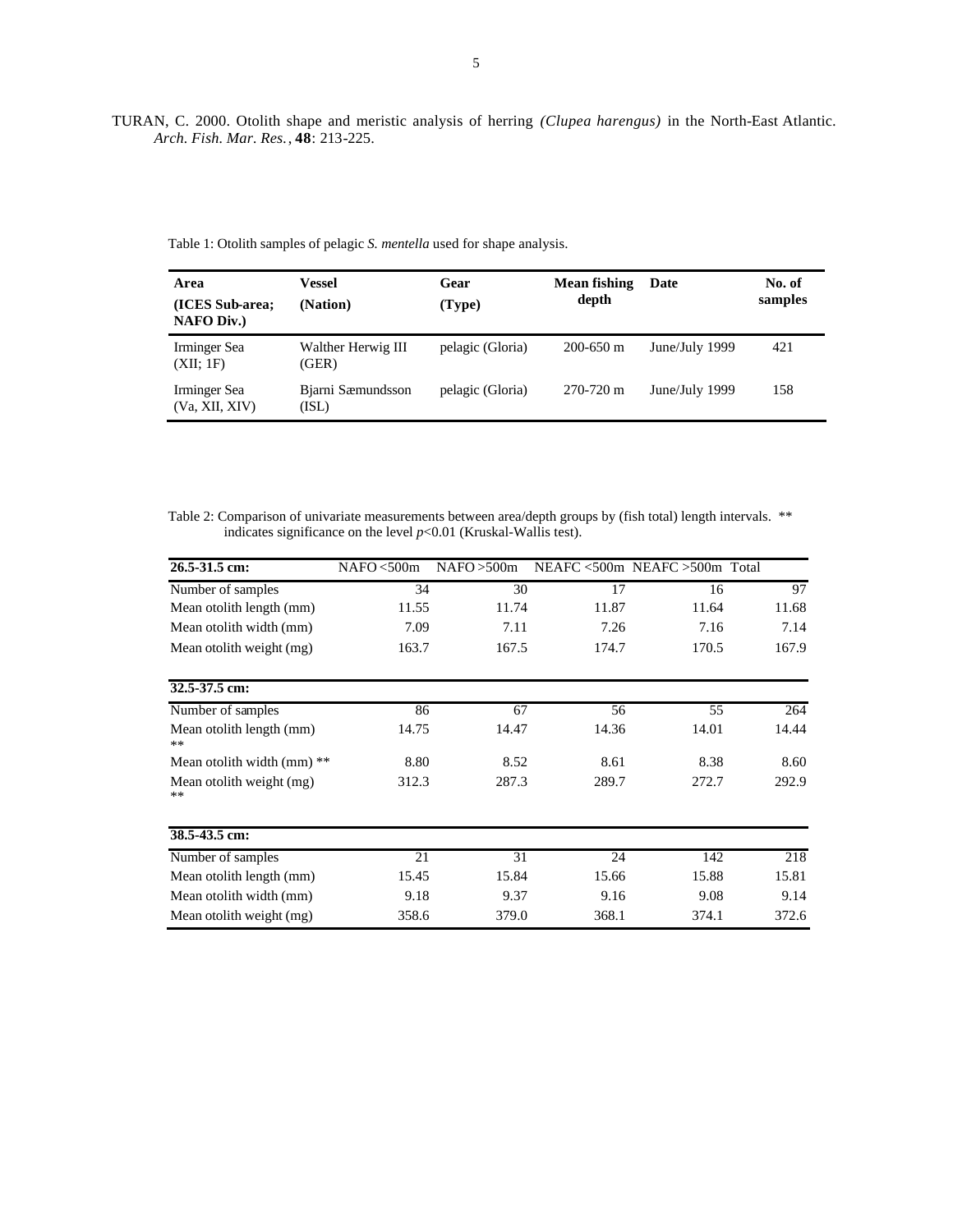Table 3: Jackknifed classification matrix of the discriminant analysis for area/depth groups by (fish total) length intervals.

| 26.5-31.5 cm |             |                |    |                                                   |    |
|--------------|-------------|----------------|----|---------------------------------------------------|----|
|              | NAFO < 500m |                |    | $NAFO > 500m$ NEAFC < 500m NEAFC > 500m % correct |    |
| NAFO < 500m  | 10          | 9              | 11 | $\overline{4}$                                    | 29 |
| NAFO > 500m  | 12          | 8              | 5  | 5                                                 | 27 |
| NEAFC < 500m | 6           | 6              | 4  | 1                                                 | 24 |
| NEAFC > 500m | 3           | $\overline{c}$ | 4  | 7                                                 | 44 |
| <b>Total</b> | 31          | 25             | 24 | 17                                                | 30 |
| 32.5-37.5 cm |             |                |    |                                                   |    |
|              | NAFO < 500m |                |    | NAFO > 500m NEAFC < 500m NEAFC > 500m % correct   |    |
| NAFO < 500m  | 31          | 13             | 26 | 16                                                | 36 |
| NAFO > 500m  | 21          | 20             | 11 | 15                                                | 30 |
| NEAFC < 500m | 18          | 19             | 6  | 13                                                | 11 |
| NEAFC > 500m | 9           | 15             | 13 | 16                                                | 30 |
| <b>Total</b> | 79          | 67             | 56 | 60                                                | 28 |
| 38.5-43.5 cm |             |                |    |                                                   |    |
|              | NAFO < 500m | NAFO > 500m    |    | NEAFC <500m NEAFC >500m % correct                 |    |
| NAFO < 500m  | 8           | 7              | 4  | $\overline{2}$                                    | 38 |
| NAFO > 500m  | 6           | 10             | 14 | 1                                                 | 32 |
| NEAFC < 500m | 5           | 7              | 6  | 6                                                 | 25 |
| NEAFC > 500m | 11          | 19             | 16 | 96                                                | 68 |
| <b>Total</b> | 30          | 43             | 40 | 105                                               | 55 |



Fig. 1: Stations where otolith samples of pelagic *S. mentella* were collected in the Irminger Sea in June/July 1999 (Open circles: station shallower than 500 m; filled circles: station deeper than 500 m).